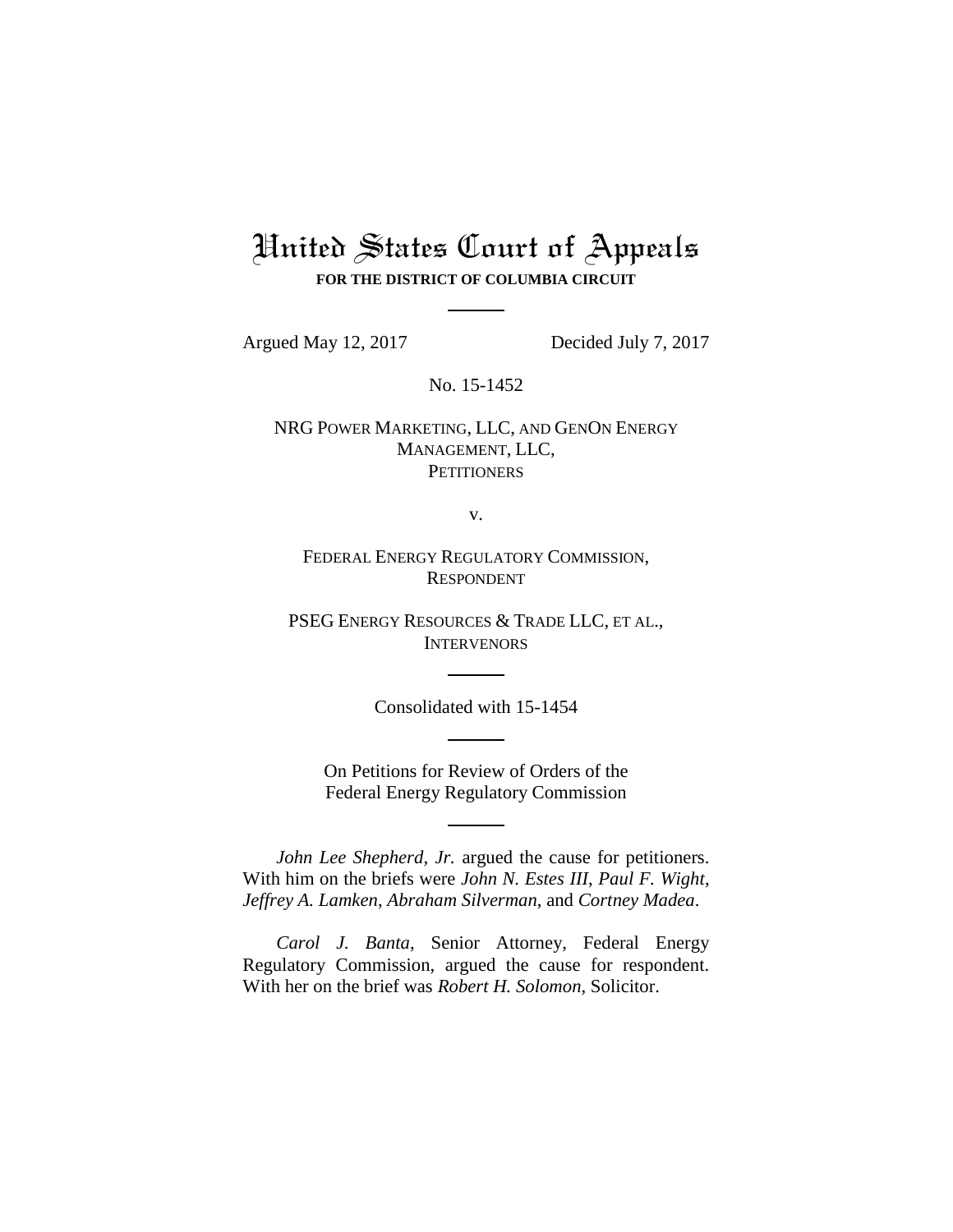*Paul M. Flynn* argued the cause for intervenors. With him on the brief were *Ryan J. Collins*, *Jennifer H. Tribulski*, *Gary J. Newell*, *Larry F. Eisenstat*, *Richard Lehfeldt*, *Delia D. Patterson*, *Randolph Elliott*, *Paul M. Breakman*, *Scott H. Strauss*, *Jeffrey A. Schwarz*, *Stefanie Brand*, *Stuart A. Caplan*, *Richard M. Zuckerman*, *Christopher S. Porrino*, Attorney General, Office of the Attorney General for the State of New Jersey, *Carolyn McIntosh*, Deputy Attorney General, *Robert A. Weishaar, Jr.*, and *Adrienne E. Clair*. *Dennis Lane* entered an appearance.

Before: BROWN and KAVANAUGH, *Circuit Judges*, and SENTELLE, *Senior Circuit Judge*.

#### Opinion for the Court filed by *Circuit Judge* KAVANAUGH.

KAVANAUGH, *Circuit Judge*: Regional Transmission Organizations are non-profit entities that oversee the transmission of electricity from generators to utilities. Under Section 205 of the Federal Power Act and FERC's regulations, Regional Transmission Organizations file their proposed rate schemes with FERC. 16 U.S.C.  $\S$  824d(c); 18 C.F.R.  $§ 35.34(i)(1)(iii)$ . Section 205 allows FERC to suggest "minor" modifications to a proposal made by a Regional Transmission Organization. *Western Resources, Inc. v. FERC*, 9 F.3d 1568, 1579 (D.C. Cir. 1993). Here, we must determine whether Section 205 allows FERC to suggest modifications that are more than "minor" and, if not, whether FERC violated that limitation on its authority.

PJM Interconnection is a Regional Transmission Organization. In this case, acting under Section 205, PJM filed with FERC a package of proposed changes to PJM's rate structure. But FERC did not accept PJM's proposal because FERC concluded that the proposal as it stood was not just and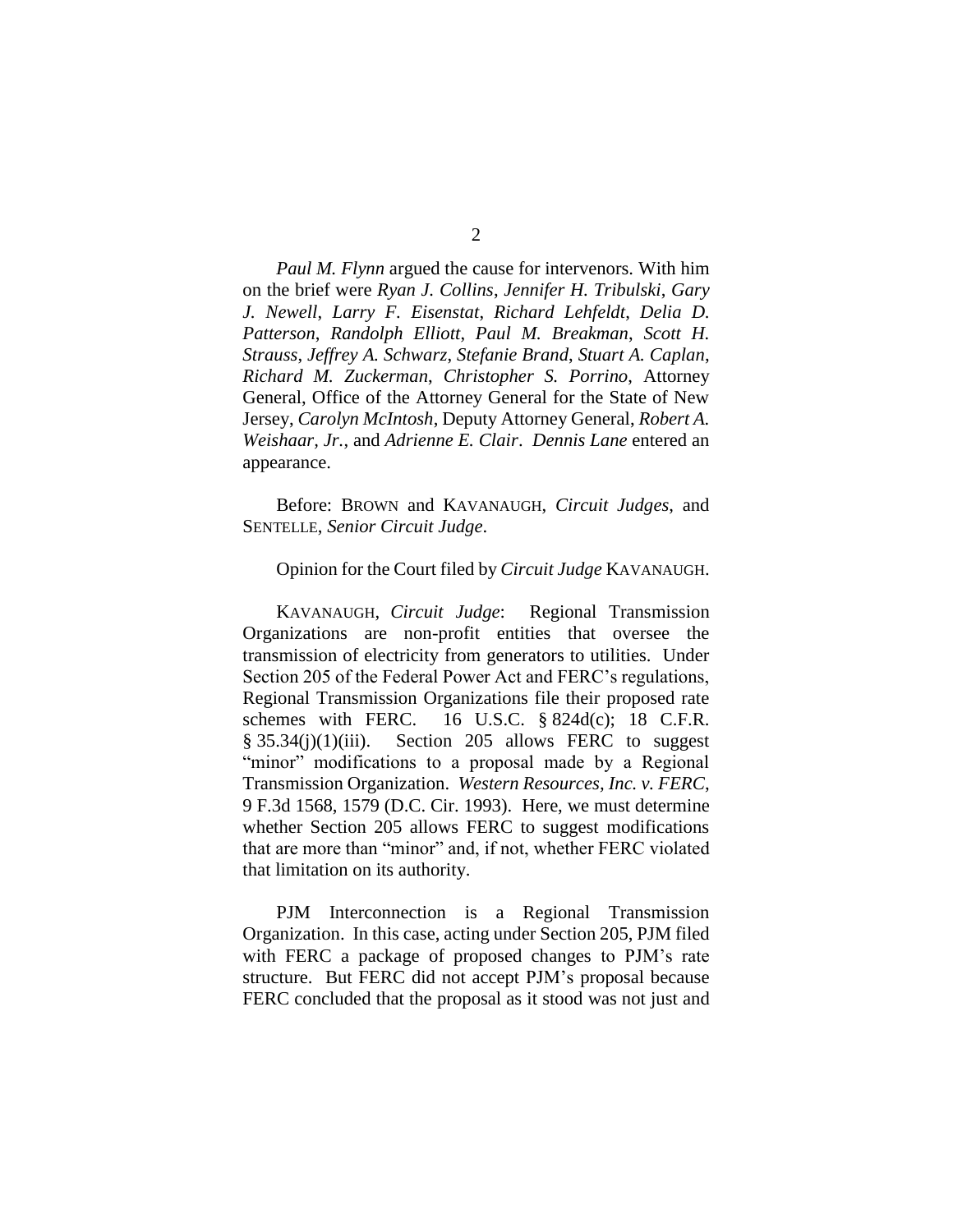reasonable. *See* 16 U.S.C. § 824d(a). FERC then suggested modifications to the proposal that would, in FERC's view, make the proposal just and reasonable. FERC's modifications created a new rate scheme that was significantly different from PJM's proposal and from PJM's prior rate design. PJM nonetheless accepted FERC's modifications.

Several electricity generators – NRG Power Marketing, GenOn Energy Management, and PJM Power Providers – have petitioned for review of FERC's decision. They argue that FERC's proposed modifications exceeded the agency's authority under Section 205 of the Federal Power Act.

We agree. Section 205 does not allow FERC to make modifications to a proposal that transform the proposal into an entirely new rate of FERC's own making. Here, FERC contravened that limitation on its Section 205 authority. We therefore grant the petitions for review and vacate FERC's Orders with respect to several aspects of PJM's proposed rate structure – the self-supply exemption, the competitive entry exemption, unit-specific review, and the mitigation period. We remand the matter to FERC.

I

#### A

There are three key players in modern wholesale electricity markets: (i) the electricity generators that produce electricity; (ii) the companies and utilities, known as Load Serving Entities, that deliver electricity to retail customers; and (iii) the non-profit organizations, known as Regional Transmission Organizations, that manage the transmission of electricity from generators to Load Serving Entities. In modern wholesale electricity markets, generators sell electricity, and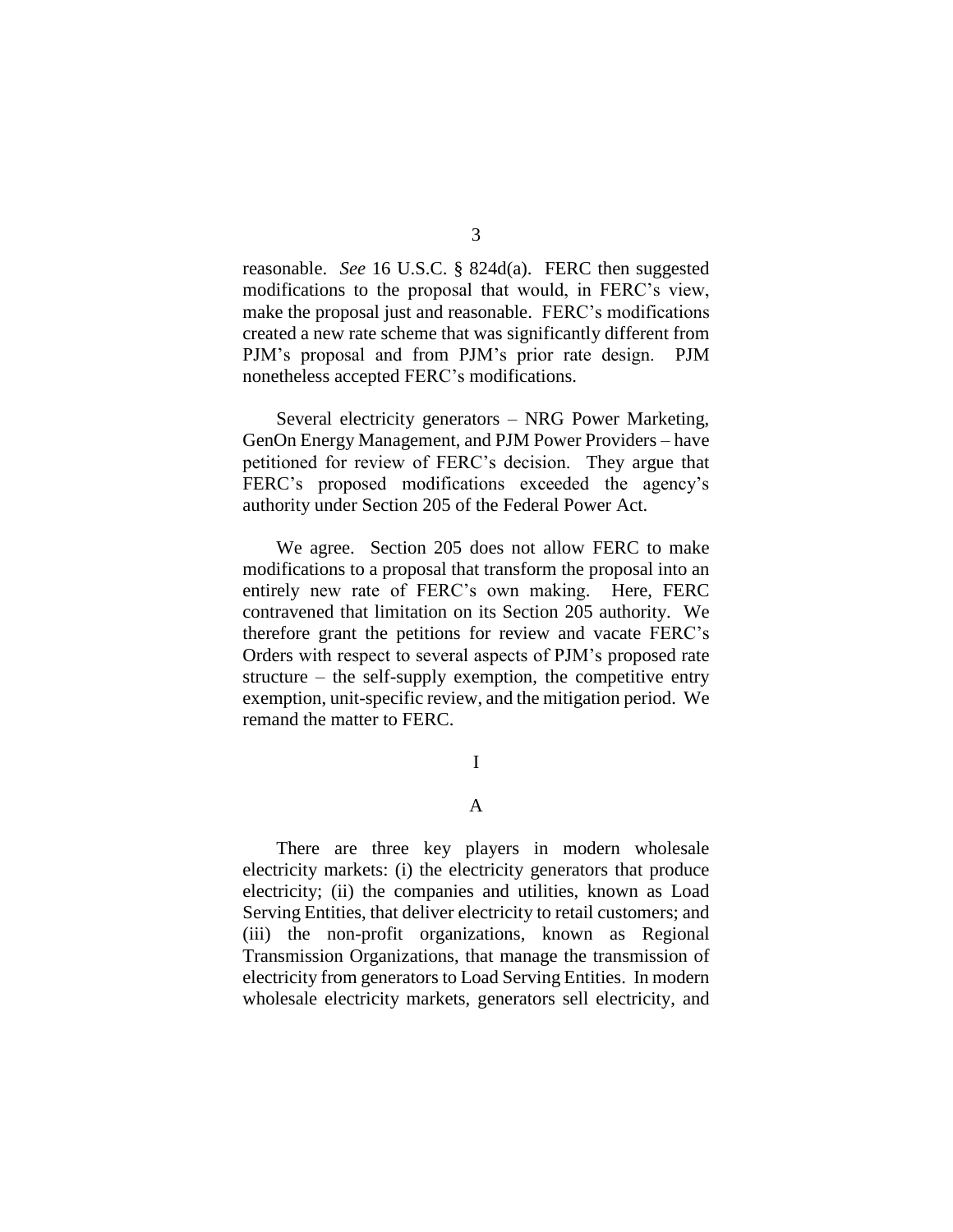Load Serving Entities buy that electricity. Regional Transmission Organizations often set the rates that generators charge and that Load Serving Entities pay.

There are seven Regional Transmission Organizations across the country. The largest of the seven is PJM Interconnection. PJM administers the power grid in parts of 13 Mid-Atlantic and Midwestern states and the District of Columbia.

PJM helps set the price of wholesale electricity by conducting competitive auctions. As relevant here, PJM runs "capacity auctions" to set the price of wholesale electricity three years into the future. The goal of the capacity auctions is to ensure an adequate long-term supply of electricity.

Here is how PJM's capacity auctions work: PJM estimates the demand for electricity three years into the future, and electricity generators estimate their capacity for producing electricity three years into the future. Generators then make bids to sell their future capacity to PJM. Starting with the lowest bid, PJM accepts bids until it has purchased enough capacity to meet its estimate of future demand. The highest accepted bid sets the "clearing price" in the capacity market. The clearing price is the price that generators receive from PJM when their bids are accepted by PJM. Generators are paid the clearing price regardless of the rates listed in their initial bids. The clearing price is also the price that Load Serving Entities must pay in order to purchase electricity from PJM.

For example, imagine that four electricity generators each bid to sell 10 units of capacity to PJM. The four generators respectively bid at \$100 per unit, \$110 per unit, \$120 per unit, and \$130 per unit. If PJM projects that it will need 25 units of electricity three years from now, it will purchase 10 units of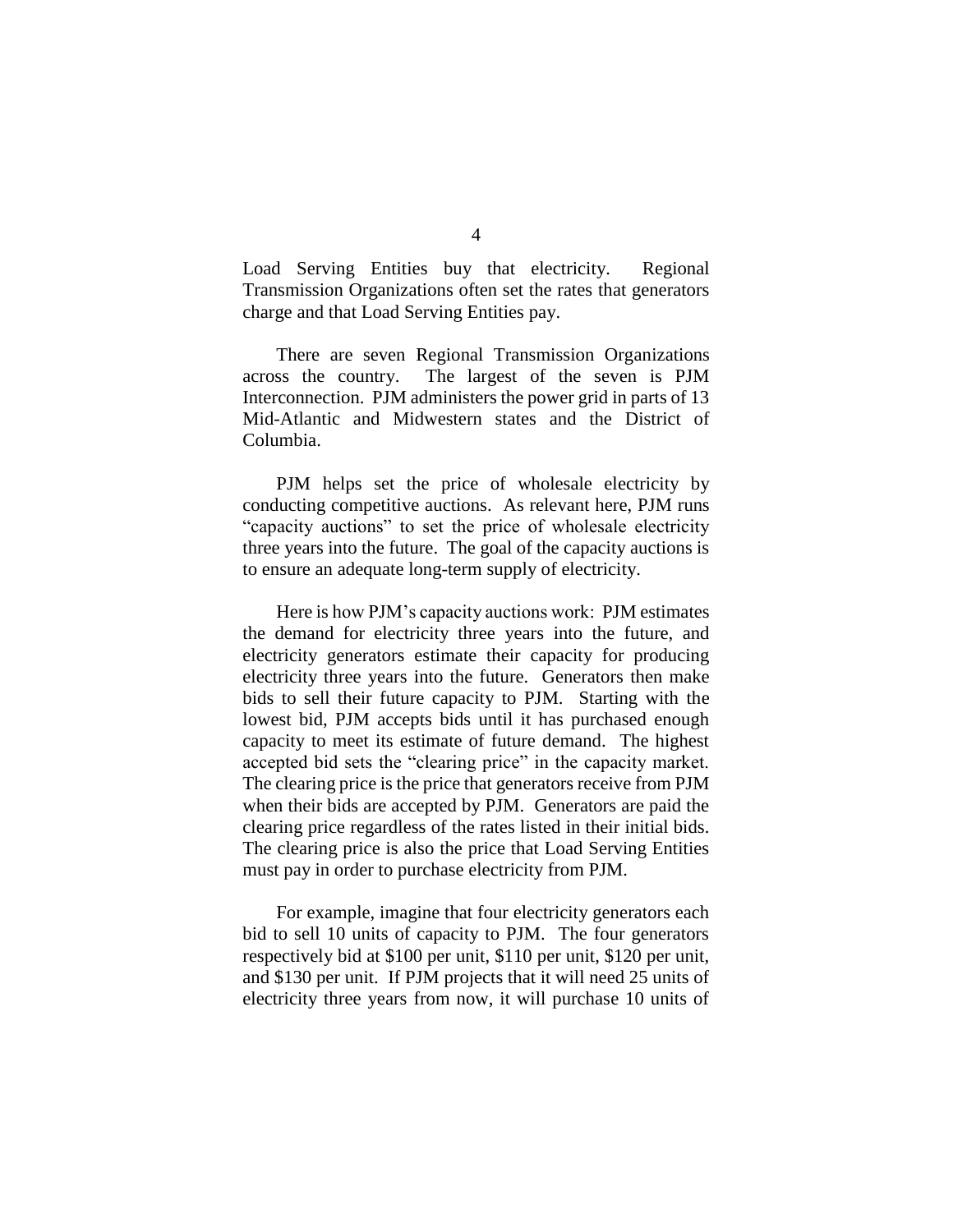capacity at \$100 per unit, 10 units at \$110 per unit, and 5 units at \$120 per unit. The "clearing price" in the market is set by the highest accepted bid  $- $120$  per unit. The three electricity generators that had their bids accepted in the auction will all receive \$120 per unit from PJM. Load Serving Entities will pay PJM \$120 per unit to purchase electricity.

The clearing price plays an important role in ensuring that there will be an adequate supply of electricity in the future. When the clearing price is high, new generators have an incentive to enter the market because they will be paid more to generate electricity. As a result, the supply of electricity will increase in the long run. However, when the clearing price is low, new generators are less likely to enter the market. That is because the clearing price may not fully cover the cost of generating electricity. For that same reason, a low clearing price also may cause existing high-cost generators to shut down. That means that the supply of electricity will decrease in the long run. *See Hughes v. Talen Energy Marketing, LLC*, 136 S. Ct. 1288, 1293, slip op. at 4 (2016).

As FERC has explained, if every generator's bid reflected the actual cost of generating electricity, the capacity auction would be expected to set the clearing price at the appropriate level to encourage the entry of new generators into the market. *See PJM Interconnection, L.L.C.*, 137 FERC ¶ 61,145, at ¶ 25 (2011). The problem is that some generators have incentives to bid below the actual cost of generating electricity. For example, generators that receive state subsidies do not bear the entire cost of generation. As a result, they may bid into the capacity auction at a rate that reflects only a portion of the actual cost of generating electricity. In other words, the generator is able to make a below-cost bid. That below-cost bid may lower the clearing price in the capacity auction. As noted above, a lower clearing price may reduce the supply of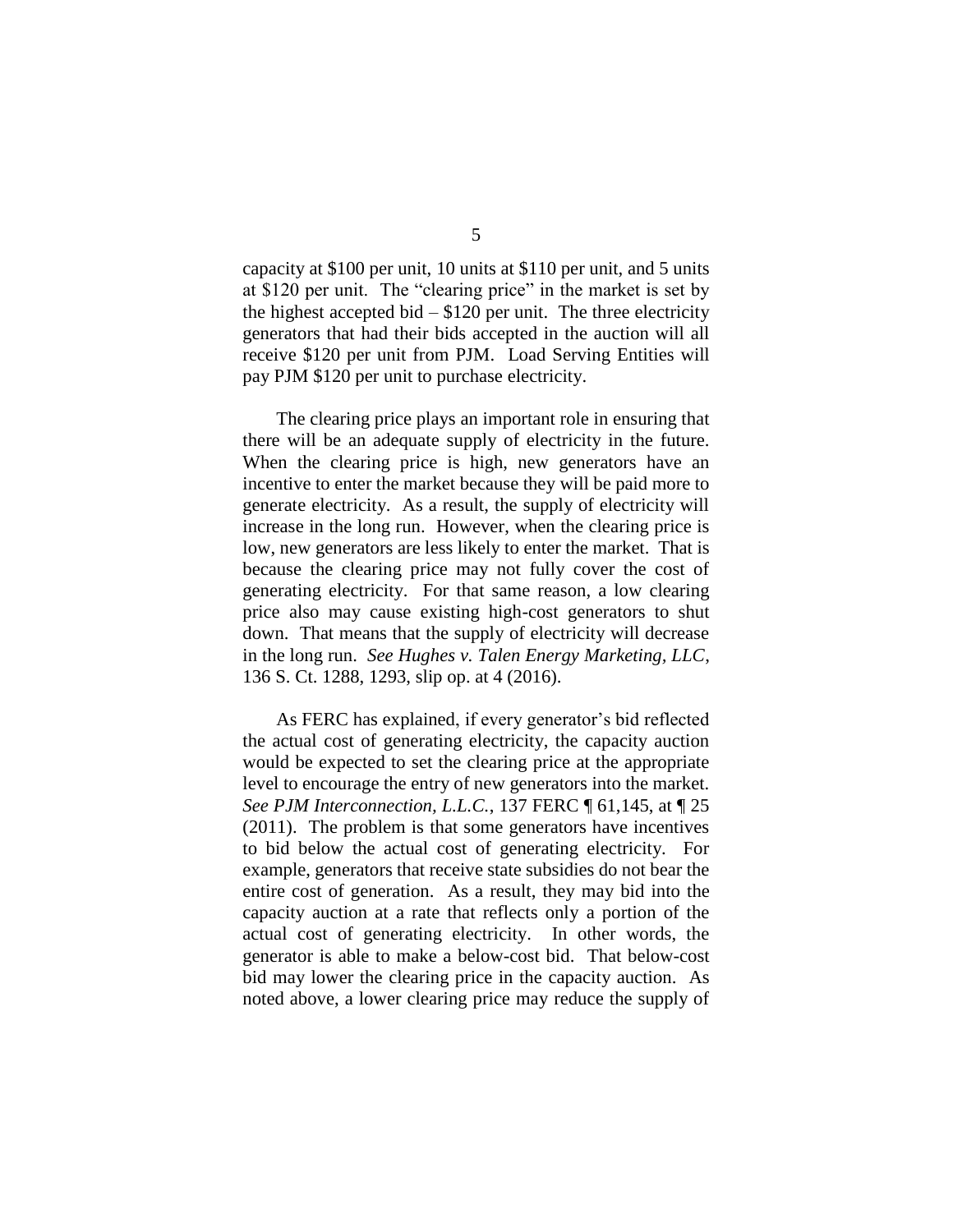electricity in the long run. To put the problem in more concrete terms: Over the long run, below-cost bidding in capacity auctions could lead to brownouts or blackouts during periods of peak demand.

Recognizing the harms of below-cost bidding, PJM has established what it calls the Minimum Offer Price Rule. The Rule requires new generators to bid at or above a certain price floor set by PJM. The Rule is designed to prevent new market entrants from artificially depressing the clearing price in capacity auctions.

Before 2012, the Minimum Offer Price Rule had two key features that are relevant here.

*First*, not every new market entrant was subject to the Minimum Offer Price Rule. Before 2012, PJM had a "unitspecific review" exemption from the Rule. If a new generator could demonstrate to PJM that its actual costs were below the price floor set by PJM, the generator would be permitted to bid below the price floor.

*Second*, the Minimum Offer Price Rule was time-limited in its application. For new generators subject to the Rule, the Rule applied only until the generator had its bid accepted by PJM at the price floor for one year. After that one-year "mitigation period," the generator would be permitted to bid into subsequent auctions below the price floor.

### B

In July 2012, an ad hoc group of generators and Load Serving Entities that participate in PJM's capacity market began to explore possible changes to the Minimum Offer Price Rule.The participants in that ad hoc group were unsatisfied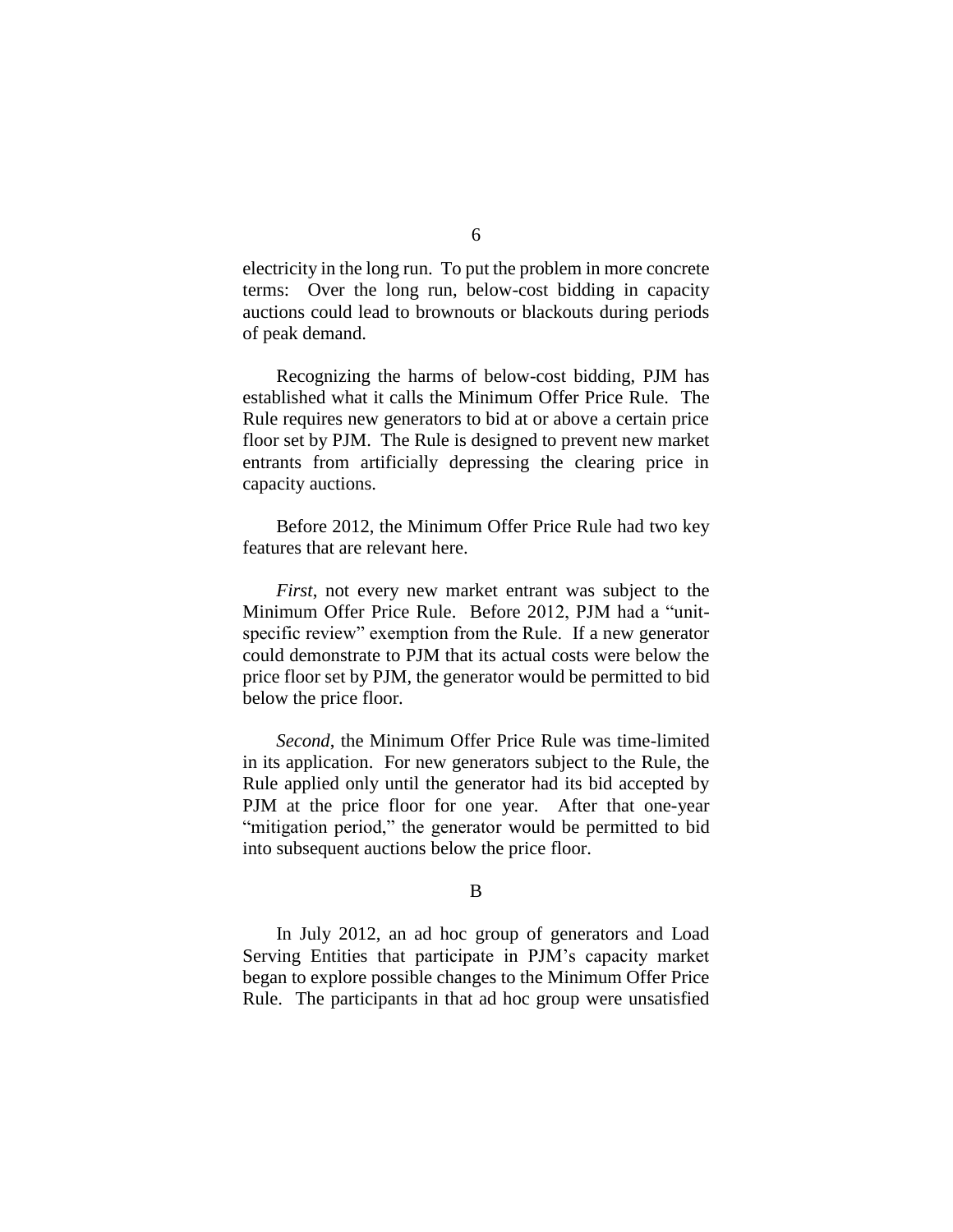with the existing unit-specific review exemption. Many believed that unit-specific review lacked transparency and had allowed new market entrants to submit below-cost bids that had depressed clearing prices in PJM's capacity auctions.

After several months of negotiations, the ad hoc group reached agreement on a proposal to reform the Minimum Offer Price Rule. PJM put the proposal to a vote by the entire body of PJM's stakeholders. The proposal received overwhelming support from PJM's stakeholders.According to PJM, the proposal represented the first time in PJM's history as a Regional Transmission Organization (which goes back to 2001) that a significant revision to the Minimum Offer Price Rule had received the endorsement of more than two-thirds of PJM's stakeholders.

## As relevant here, the proposal had two key components.<sup>1</sup>

*First*, the proposal sought to eliminate the unit-specific review exemption from the Minimum Offer Price Rule and replace it with two categorical exemptions from the Rule: a "competitive entry exemption" and a "self-supply exemption." Generally speaking, the competitive entry exemption would apply to generators that are unsubsidized or that are subsidized through a non-discriminatory, state-sponsored procurement process. The self-supply exemption would apply to certain Load Serving Entities that meet a portion of their electricity needs by generating their own electricity. Based on economic projections, PJM asserted that generators that qualify for the competitive entry exemption or the self-supply exemption

 $\overline{a}$ 

<sup>1</sup> PJM's proposal also included a number of other changes to the Minimum Offer Price Rule – for example, changes to the resources subject to the Rule, the price floor level, and the geographic scope of the Rule – that were approved by FERC. FERC's decision with respect to those changes is not challenged here.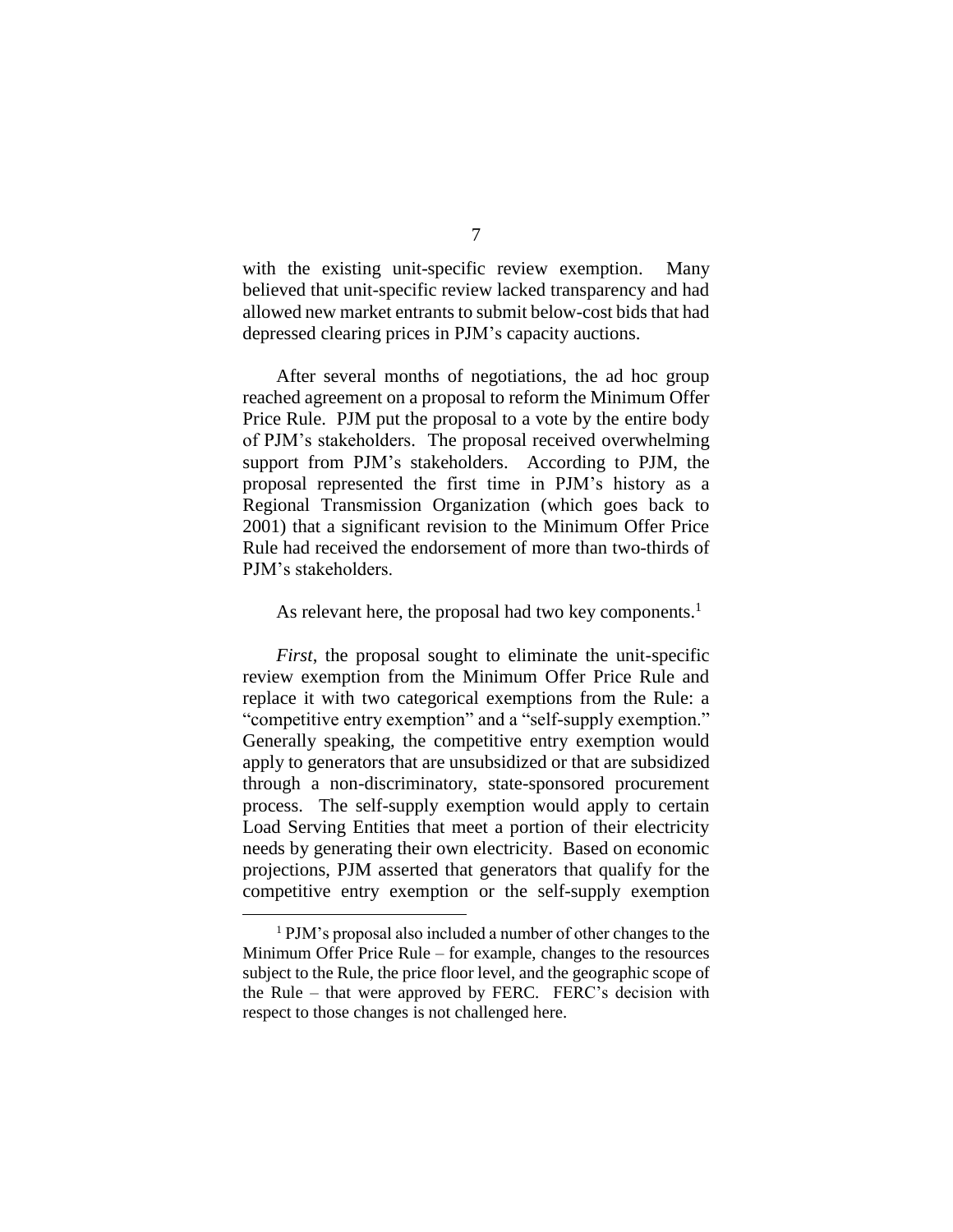would be unlikely to depress the clearing prices in capacity auctions and therefore should not be subject to the Minimum Offer Price Rule's price floor. Generators that qualify for either exemption would be permitted to bid into capacity auctions below the price floor.

Replacing the unit-specific review exemption with the two categorical exemptions was a compromise between generators and Load Serving Entities. Generators opposed unit-specific review because they believed that the discretionary nature of unit-specific review had allowed some state-subsidized resources to enter capacity auctions with below-cost bids that would depress the clearing price in capacity auctions. Meanwhile, many Load Serving Entities that generate some electricity on their own favored the two new exemptions because those exemptions would provide more certainty about which generators would be subject to the price floor. According to PJM, the resulting compromise would ensure that generators that "present a high risk of price suppression" would not receive exemptions. Letter from Paul M. Flynn et al., PJM Interconnection, L.L.C., to Kimberly D. Bose, Secretary, Federal Energy Regulatory Commission 25 (Dec. 7, 2012), J.A. 52. The compromise would also substitute "clarity and transparency" for the "non-transparent, discretionary decisions" made under the prior approach. *Id.* at 15, J.A. 42.

*Second*, PJM's proposal sought to extend the "mitigation period" – that is, the period during which the Minimum Offer Price Rule's price floor applies – from one year to three years. Under the proposal, each new generator that is not otherwise exempt from the price floor would have to clear the capacity auction at the price floor for three years before it could bid below the price floor. Extending the mitigation period was part of the compromise regarding unit-specific review and the two new exemptions. In light of the proposed substitution of two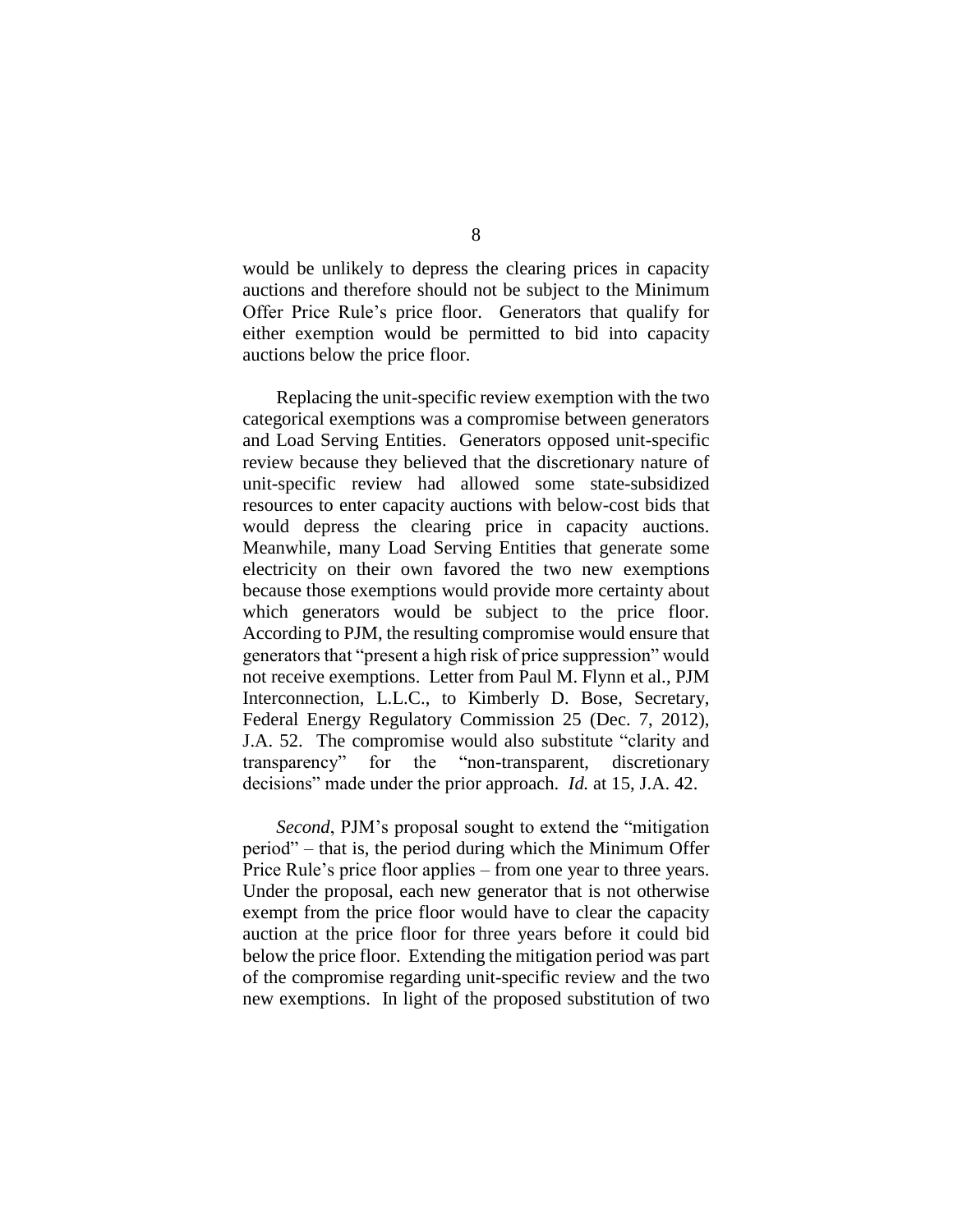new exemptions for unit-specific review, PJM asserted that the price floor would "be much more targeted at the resources that are most likely to present legitimate price suppression concerns." *Id.* at 16, J.A. 43. Because the price floor would apply to the new generators that pose the highest risk of depressing clearing prices, PJM's stakeholders wanted the price floor to "apply for a longer period." *Id.* at 29, J.A. 56.

In December 2012, PJM filed the proposal with FERC. Although PJM's proposal had multiple components, PJM asked the Commission "to view this filing not as a list of discrete Tariff changes, but as a hard-fought compromise package, and to approve it as such." *Id.* at 15, J.A. 42.

PJM filed the proposal pursuant to Section 205 of the Federal Power Act. Section 205 requires utilities to file proposed rate changes with FERC. 16 U.S.C. § 824d(c). Under FERC's regulations, although Regional Transmission Organizations such as PJM are not utilities, Regional Transmission Organizations file proposed rate changes with FERC in accordance with the procedures ordinarily followed by utilities under Section 205. *See* 18 C.F.R. § 35.34(j)(1)(iii). FERC must accept proposed rate changes filed under Section 205 so long as the changes are just and reasonable. 16 U.S.C. § 824d(a).

In May 2013, FERC concluded that parts of PJM's proposal were not just and reasonable. *PJM Interconnection, L.L.C.*, 143 FERC ¶ 61,090, at ¶ 26 (2013). As relevant here, FERC asserted that the proposal would unreasonably narrow the exemptions from the Minimum Offer Price Rule's price floor. According to FERC, some generators that may be able to demonstrate that their costs fall below the price floor – that is, some generators that would have been exempt under unitspecific review – would no longer qualify for an exemption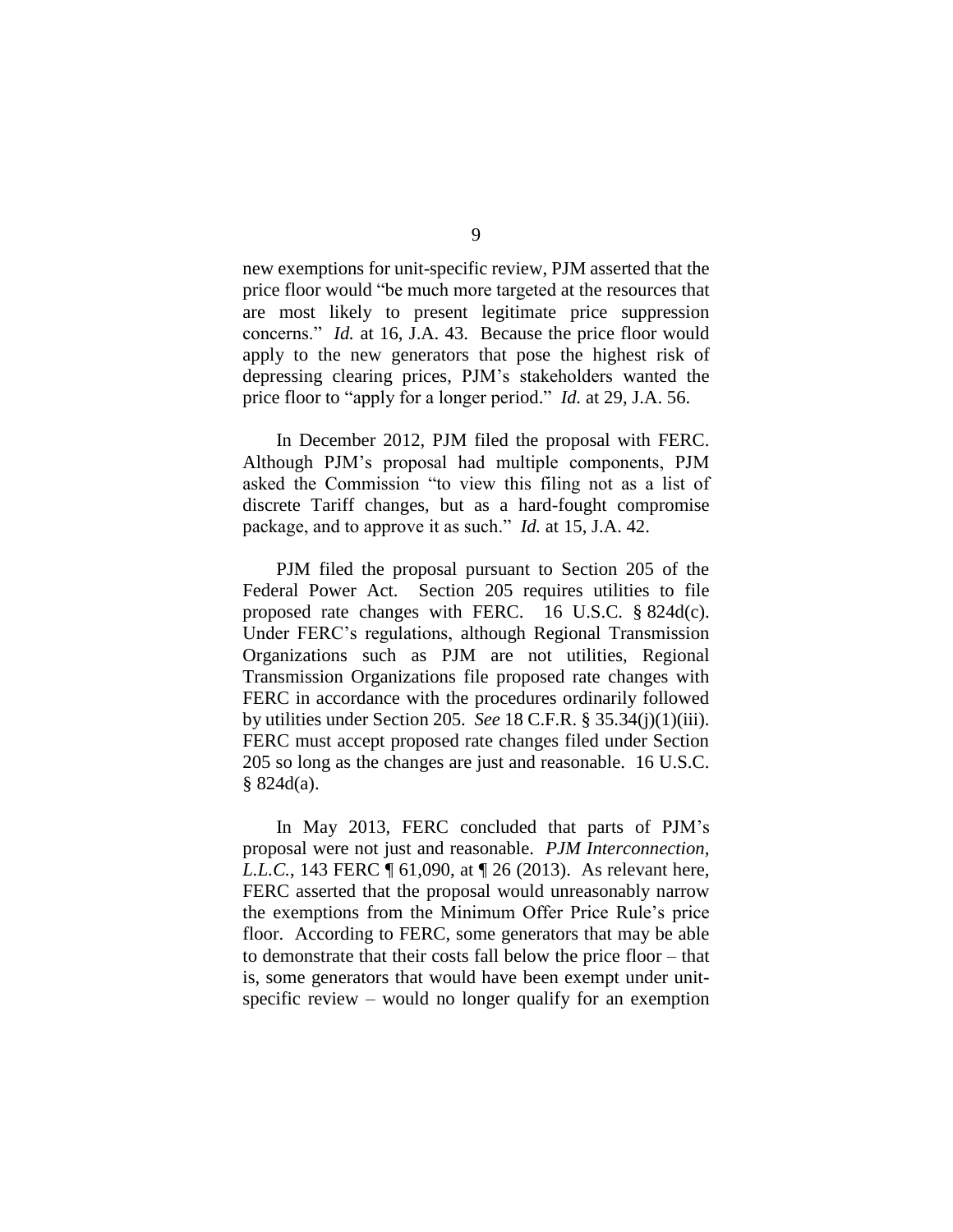from the price floor. *Id.* ¶ 141. FERC also asserted that the proposed three-year mitigation period would subject generators to the price floor for too long, thereby discouraging the entry of new generators into the wholesale electricity market. *Id.* ¶ 211.

At the same time, FERC proposed several modifications to PJM's filing that would, in FERC's view, make PJM's filing just and reasonable. As relevant here, FERC stated that it would accept the proposed competitive entry and self-supply exemptions, but only on the condition that PJM retain the unitspecific review process. *Id.*  $\P$  141-143. FERC also stated that it would not allow PJM to extend the mitigation period to three years. *Id.* ¶ 210.

PJM agreed to FERC's proposed modifications. As a result, PJM now uses unit-specific review, the competitive entry exemption, the self-supply exemption, and the one-year mitigation period for new generators.

Several electricity generators disagreed with FERC's decision. They requested rehearing. In October 2015, FERC denied the request for rehearing.

A number of generators – NRG Power Marketing, GenOn Energy Management, and PJM Power Providers – then filed petitions for review of FERC's May 2013 and October 2015 Orders. Among other things, they argue that FERC violated Section 205 of the Federal Power Act by making a new rate instead of accepting or rejecting PJM's proposal as it stood. We now turn to that argument.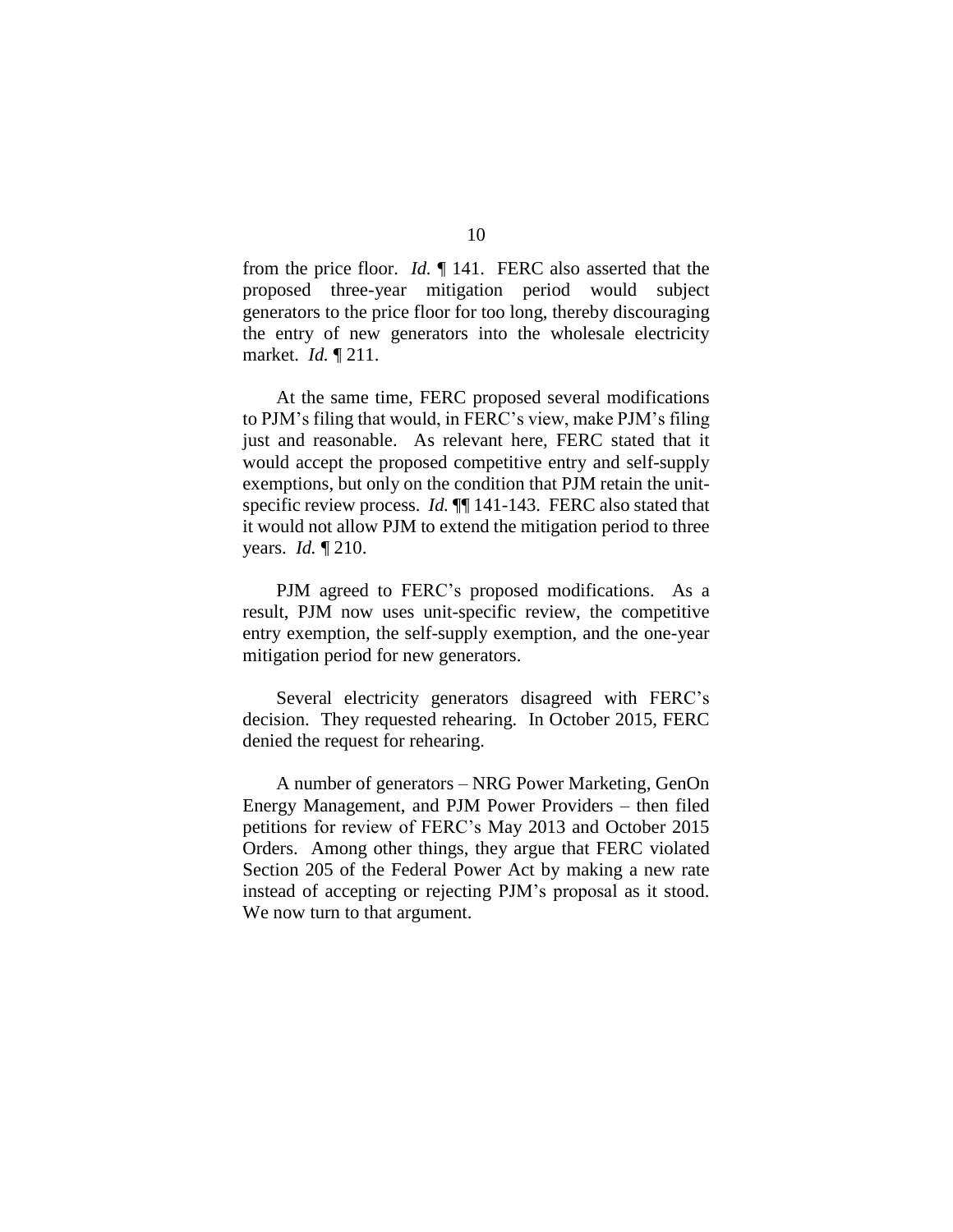In this case, FERC determined that the new rate scheme proposed by PJM was not just and reasonable under Section 205 of the Federal Power Act. *PJM Interconnection, L.L.C.*, 143 FERC ¶ 61,090, at ¶ 26 (2013); *see* 16 U.S.C. § 824d(a). FERC then suggested a number of modifications to PJM's proposal that would, in FERC's view, make PJM's proposal just and reasonable. *PJM Interconnection, L.L.C.*, 143 FERC at ¶¶ 141-143. The question in this case is whether FERC exceeded its authority under Section 205 when it suggested those modifications to PJM's proposal. The answer is yes.

Section 205 puts FERC in a "passive and reactive role." *Advanced Energy Management Alliance v. FERC*, No. 16- 1234, at 10 (D.C. Cir. June 20, 2017) (internal quotation mark omitted). Under Section 205, FERC reviews the proposed rate scheme filed by a utility or Regional Transmission Organization and determines whether the proposal is just and reasonable. *See* 16 U.S.C. § 824d(a); 18 C.F.R. § 35.34(j)(1)(iii). FERC may accept or reject the proposal. But as this Court has held, Section 205 does not authorize FERC to impose a new rate scheme of its own making without the consent of the utility or Regional Transmission Organization that made the original proposal. *See Atlantic City Electric Co. v. FERC*, 295 F.3d 1, 10 (D.C. Cir. 2002).<sup>2</sup>

 $\overline{a}$ 

11 II

<sup>&</sup>lt;sup>2</sup> FERC may unilaterally impose a new rate scheme on a utility or Regional Transmission Organization only under a different provision of the Act: Section 206. 16 U.S.C. § 824e(a). Section 206 requires FERC to demonstrate that the *existing* rates are "entirely outside the zone of reasonableness" before FERC imposes a new rate without the consent of the utility or Regional Transmission Organization that filed the proposal. *City of Winnfield v. FERC*, 744 F.2d 871, 875 (D.C. Cir. 1984). All parties agree that FERC did not rely on Section 206 as the basis for its decision in this case.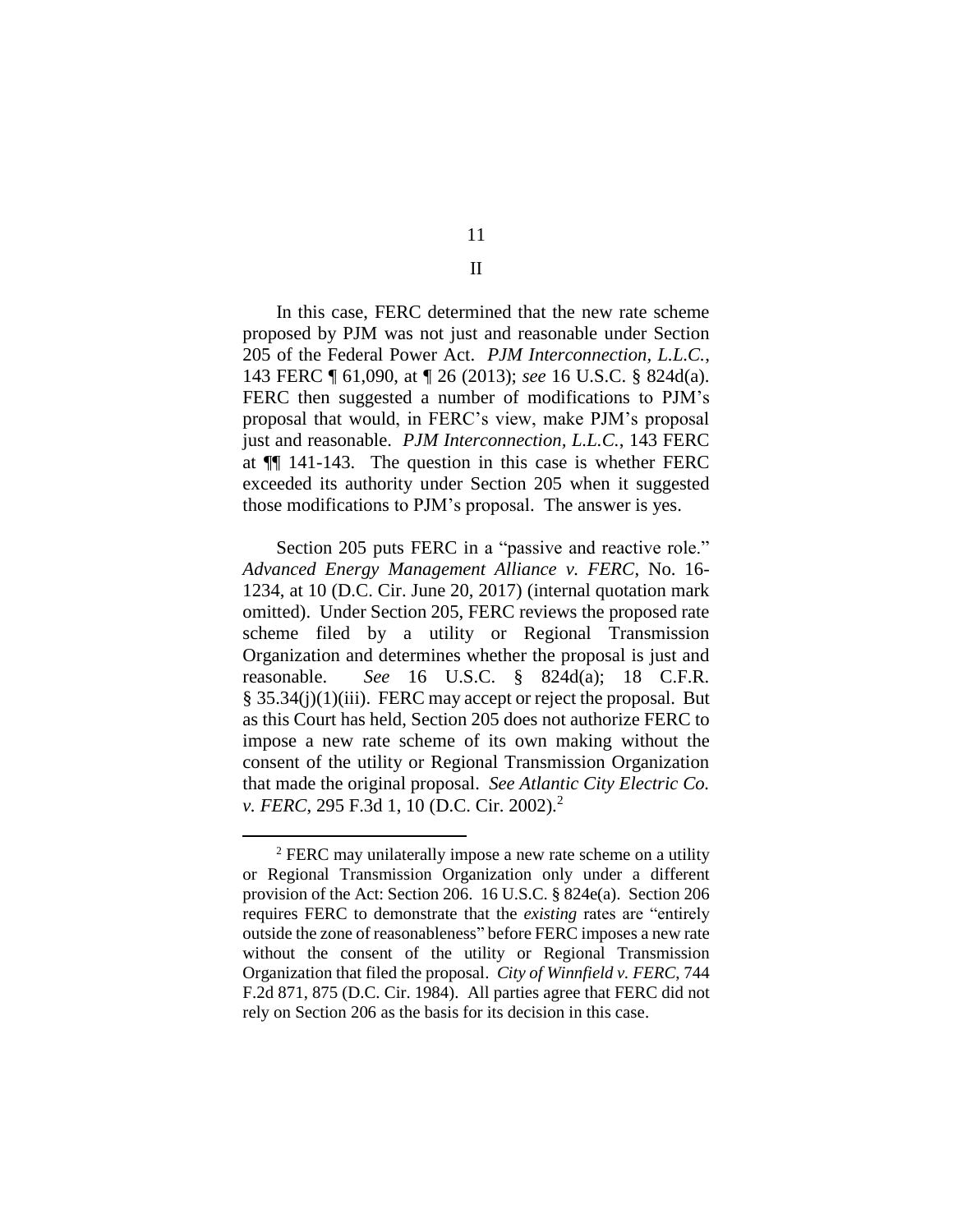Although FERC may not *unilaterally* impose a new rate scheme under Section 205, this Court has held that FERC has some authority to propose modifications to a utility's proposal *if the utility consents to the modifications*. In *City of Winnfield v. FERC*, this Court – speaking through Judge Scalia – concluded that FERC does not violate Section 205 when it suggests "a system of rates similar to that previously in effect, and the utility acquiesces." 744 F.2d 871, 876 (D.C. Cir. 1984). In those circumstances, we noted that it would be "empty formalism" to require the utility to make a new filing in order to implement minor changes proposed by FERC. *Id.*

Nonetheless, there are limits on FERC's authority to propose modifications under Section 205 *even when the utility consents to those modifications*. In *City of Winnfield*, we indicated that FERC would violate Section 205 if "the Commission proposal accepted by the utility involved the Commission's own original notion of a new form of rate" or an "entirely new rate scheme." *Id.* at 875, 876. As we noted, "it might be argued" in those circumstances "that the power to initiate change through such rejection-plus-proposal removes the Commission from an essentially passive and reactive role envisioned by § 205." *Id.* at 876. Importantly, we also stated that FERC's proposal of a new rate scheme could deprive the utility's customers of "early notice – in the rate proposal itself – of the sort of rate increase that is sought." *Id.* However, we did not definitively decide whether FERC violates Section 205 when it suggests modifications to the utility's proposal that result in an "entirely new rate scheme." *Id.*

We decisively answered that question nine years later in *Western Resources, Inc. v. FERC*, 9 F.3d 1568 (D.C. Cir. 1993). *Western Resources* arose in the context of Section 4 of the Natural Gas Act, which is "identical in substance" to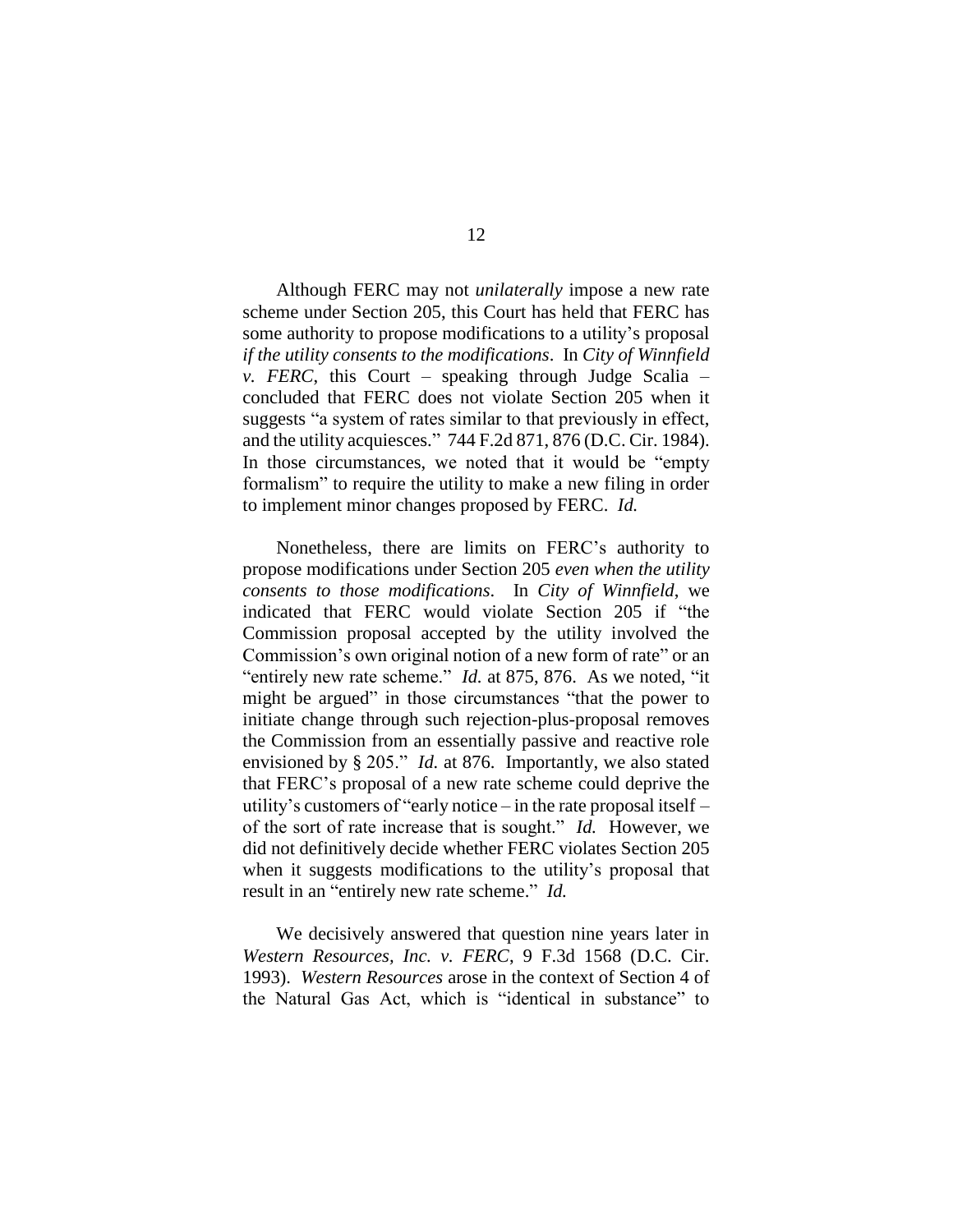Section 205 of the Federal Power Act. *City of Winnfield*, 744 F.2d at 875. 3 Our analysis in *Western Resources* turned on the nature of FERC's suggested modifications in that case. We concluded that FERC may not go "beyond approval or rejection" of a proposal to "adoption of an entirely different rate design" than the proposal. *Western Resources*, 9 F.3d at 1578. We explained that FERC may not employ a rate design that follows "a completely different strategy" than, or is "methodologically distinct" from, a proposed rate. *Id.* at 1578, 1579. We also noted that, although "minor deviations" from a proposal are permissible, "the imposition by the Commission of only half of a proposed rate" is not permissible. *Id.* at 1579.

Our decisions in *City of Winnfield* and *Western Resources*  indicate that Section 205 does not allow FERC to suggest modifications that result in an "entirely different rate design" than the utility's original proposal or the utility's prior rate scheme. *Western Resources*, 9 F.3d at 1578.

Applying that principle here, we conclude that FERC violated Section 205. FERC's modifications resulted in an "entirely different rate design" than both PJM's proposal and PJM's prior rate scheme. *Id.*

*First*, FERC's proposed modifications resulted in an "entirely different rate design" than PJM's proposal. *Id.* PJM's proposal sought to change how PJM determines which generators are exempt from the Minimum Offer Price Rule's price floor. PJM wanted to replace its case-by-case approach to granting exemptions under unit-specific review with two

 $\overline{a}$ 

<sup>&</sup>lt;sup>3</sup> As in prior cases, we "follow here the familiar practice of applying interchangeably judicial interpretations of provisions from the Natural Gas Act to their substantially identical counterparts in the Federal Power Act." *City of Anaheim v. FERC*, 558 F.3d 521, 523 n.2 (D.C. Cir. 2009) (internal quotation marks omitted).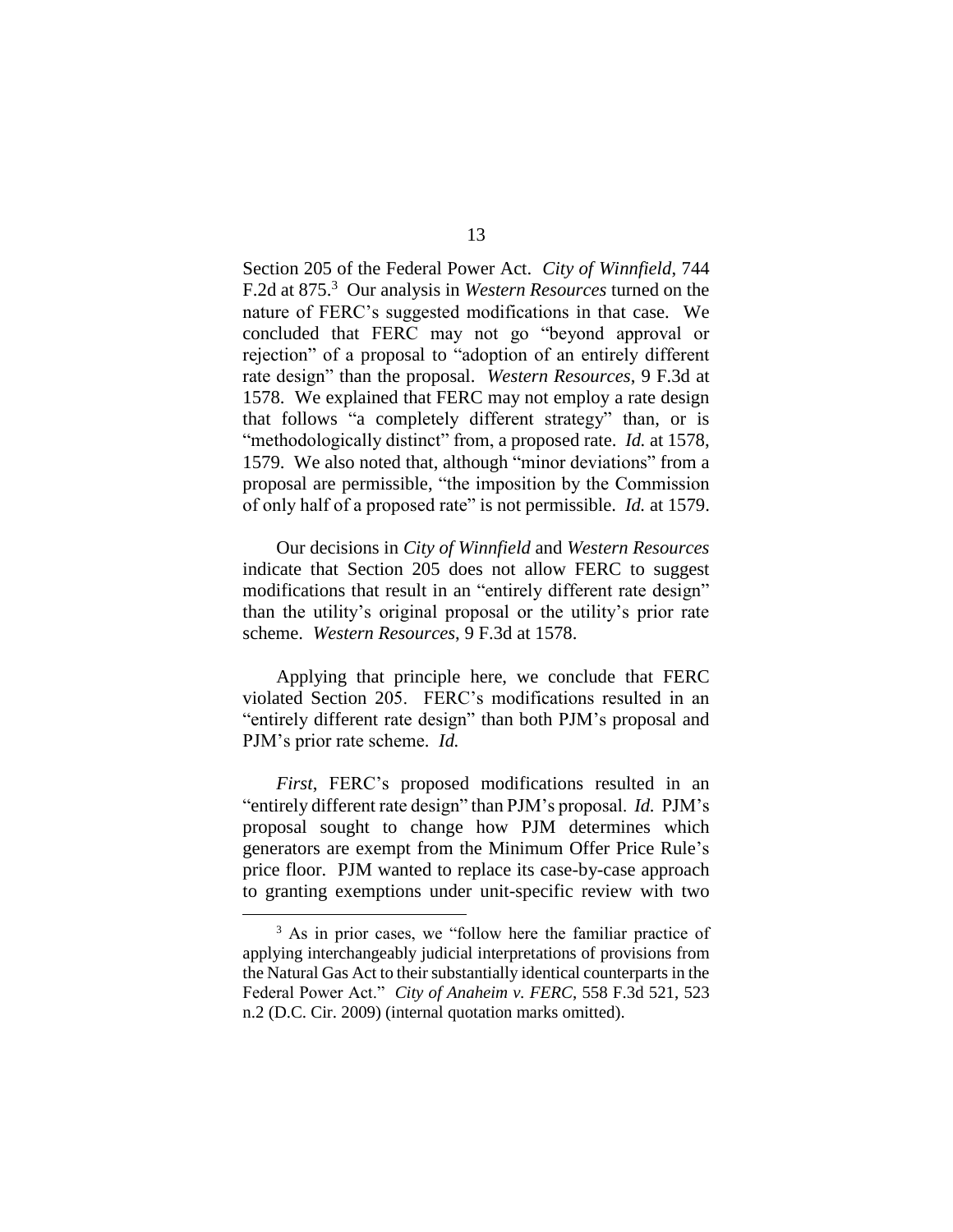narrow, categorical exemptions from the price floor. PJM also wanted to apply the price floor to new generators for three years instead of one year. PJM's proposal would have *narrowed* the availability of exemptions to the price floor for some generators that, in the view of some of PJM's stakeholders, posed a high risk of price suppression. But FERC's proposed modifications went in the opposite direction. FERC's modifications *expanded* the exemptions by layering the two new exemptions on top of unit-specific review, and by exempting certain new generators from the price floor after one year instead of after three years. Indeed, FERC's modifications expanded the scope of the exemptions not just beyond PJM's original filing, but beyond the scope of the exemptions as they had stood before PJM's filing. FERC's modifications therefore followed a "completely different strategy" than PJM's proposal. *Id.* at 1579.

*Second*, FERC's modifications also resulted in an "entirely different rate design" than the rate design that was "previously in effect." *Id.* at 1578; *City of Winnfield*, 744 F.2d at 876. Under PJM's prior approach, unit-specific review was the main route to an exemption. As a result, generators had to demonstrate on a case-by-case basis that their costs fell below the price floor. Because of FERC's modifications, some generators can now claim exemptions from the price floor even if they cannot demonstrate that their costs fall below the price floor. In other words, due to FERC's modifications, PJM's previous case-by-case methodology no longer controls.

Ultimately, as in *Western Resources*, FERC in essence approved "only half of a proposed rate." *Western Resources*, 9 F.3d at 1579. FERC's modifications undid the compromise that had been the basis for PJM's proposal. Load Serving Entities had favored the two new categorical exemptions, and generators had opposed unit-specific review. Because of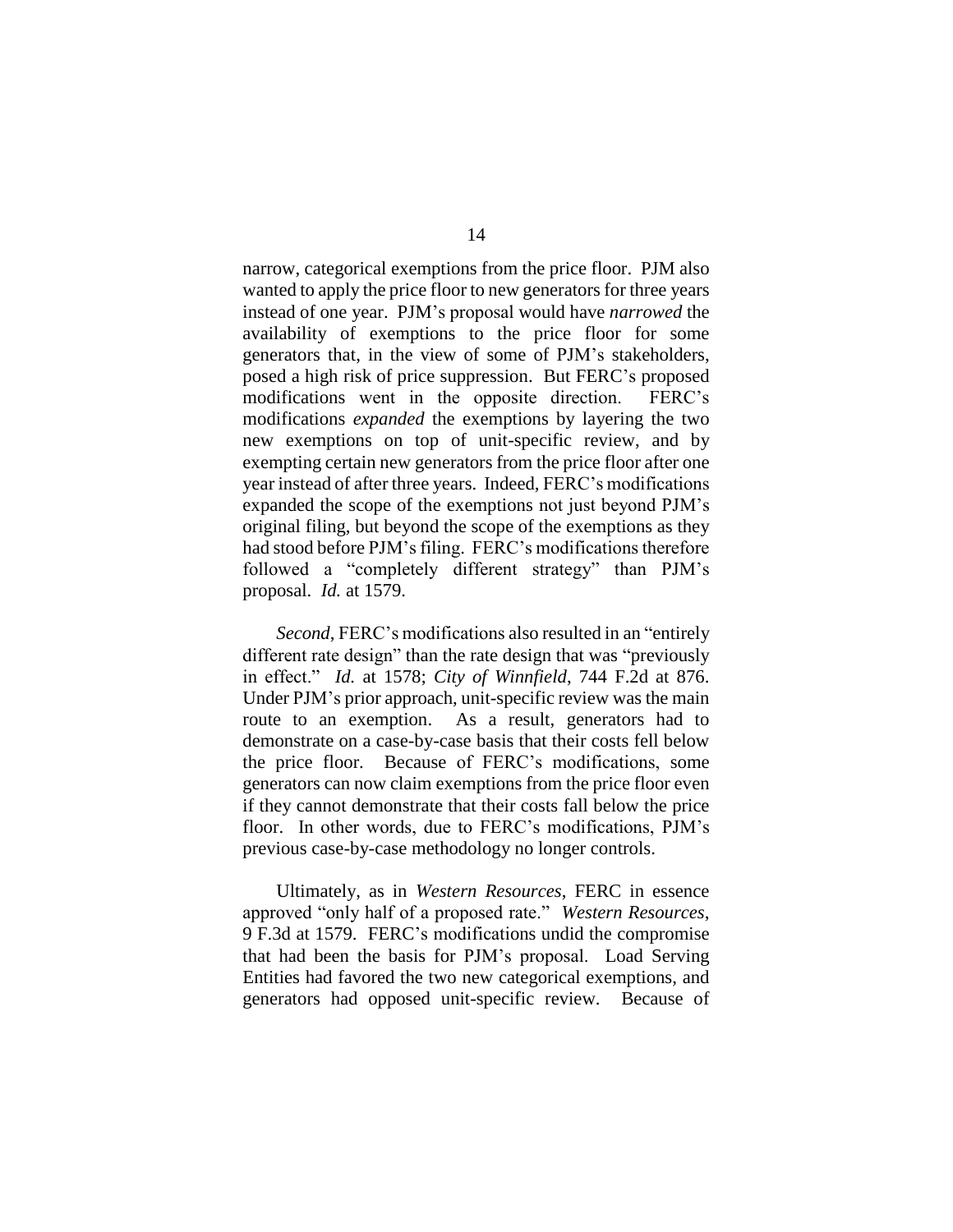FERC's modifications, many Load Serving Entities got what they wanted, but many generators did not. By proposing that PJM adopt the two new exemptions alongside unit-specific review, FERC largely eviscerated the terms of the bargain between generators and Load Serving Entities. As a result, PJM ended up with an "entirely new rate scheme." *City of Winnfield*, 744 F.2d at 876. That is not permissible.

FERC says that it did not violate Section 205 because PJM consented to FERC's proposed modifications. A utility's consent is relevant when FERC proposes "minor" modifications to the utility's proposal. *Western Resources*, 9 F.3d at 1579. But when FERC proposes its "own original notion of a new form of rate," the utility's consent does not excuse a Section 205 violation. *City of Winnfield*, 744 F.2d at 875.

In those circumstances, the utility's consent is inadequate because consent does not cure the harms to the utility's customers. Section 205 protects the utility's customers by ensuring "early notice – in the rate proposal itself – of the sort of rate increase that is sought." *Id.* at 876. When FERC "imposes an entirely new rate scheme" in response to a utility's proposal, the utility's customers do not have adequate notice of the proposed rate changes or an adequate opportunity to comment on the proposed changes. *Id.* That was the case here. Generators and Load Serving Entities had an opportunity to comment on the original compromise proposal submitted by PJM. But they did not have an opportunity to comment on FERC's modifications before FERC issued its decision. They also did not have an adequate opportunity to comment in the request for rehearing. As FERC has previously explained: "Parties seeking rehearing of Commission orders are not permitted to include additional evidence in support of their position, particularly when such evidence is available at the